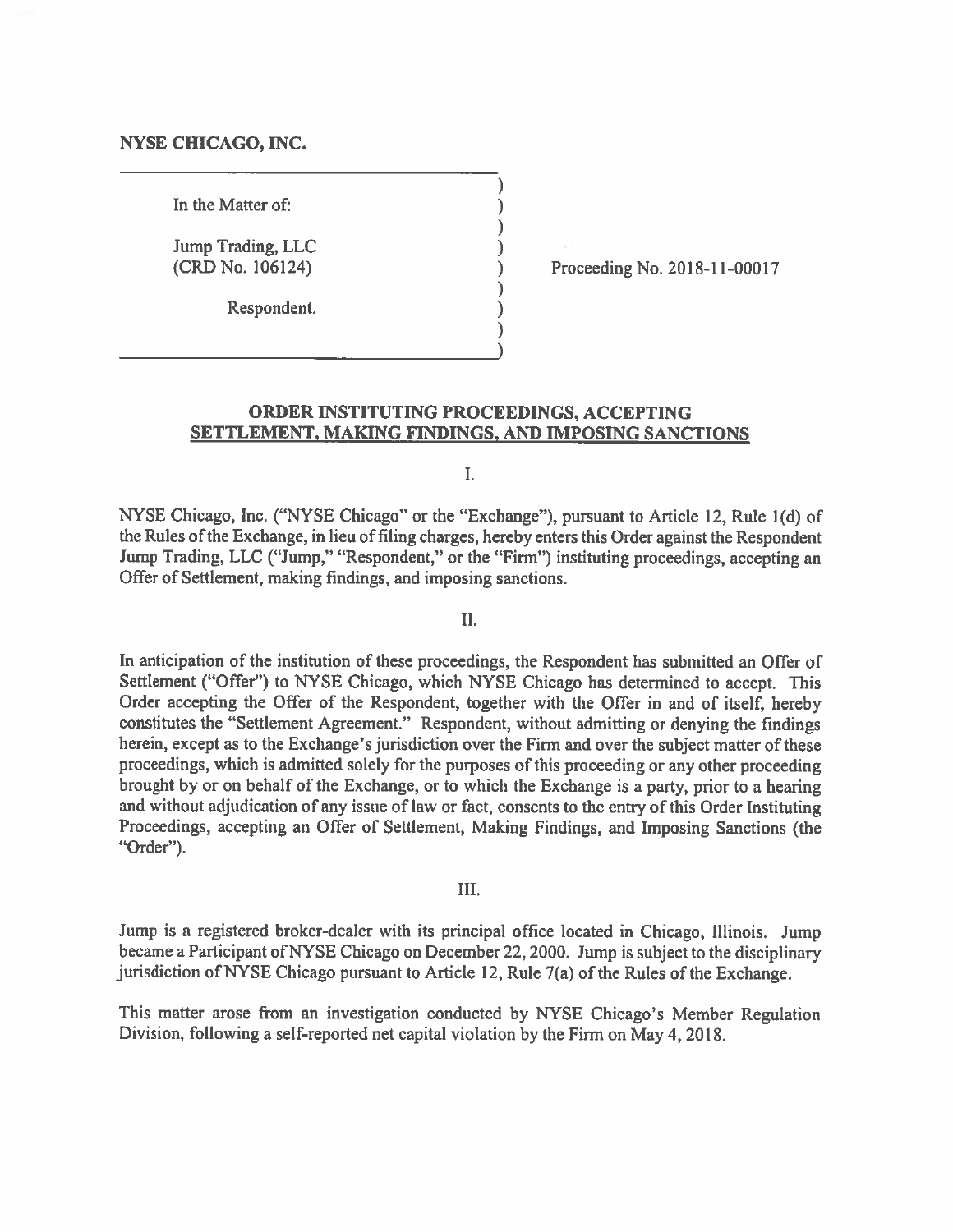## N.

### FACTS

Jump engages in algorithmic trading of a variety of asset classes on numerous securities venues. The Firm trades solely in a proprietary capacity.

One of Jump's trading teams ("Team A") employs a number of algorithmic trading strategies, which operate over the course of the trading day. Shortly before the close of trading, the positions accumulated by these strategies are aggregated in a different algorithmic trading strategy ("Algo 1"), which was designed to net out the accumulated positions to achieve desired target positions, and exit any remaining positions, generally by sending limit-on-close orders to participate in closing auctions across various U.S. equities markets. Algo 1 was designed to have an end-of-day position near zero, though depending on the execution percentage of the orders it placed, it might carry a small position (typically in the low five figures) overnight.

On May 3, 2018, the Team Lead for Team A made an edit to the code of Algo 1 that was intended to improve its execution percentage, and thus more effectively liquidate certain positions it did not intend to carry overnight. The Team Lead ran the revised code for Algo 1 through Team A's historical regression test suite. After the test did not reveal any issues with the new code, the Team Lead placed the revised code for Algo 1 in production on May 4, 2018. However, the revised code contained an error, which, under certain circumstances, would cause the strategy to malfunction, and significantly increase the size of Team A's positions, rather than reducing them as intended. This error did not become apparent during testing, as Team A's historical regression test suite, in conjunction with Jump's trading platform, did not accurately simulate the conditions that would cause the modified algorithm to malfunction.

Toward the end of the trading day on May 4, 2018, Team A's algorithms transferred their positions to Algo I, but in many cases, because of the error contained in the revised code, Algo 1 placed orders that greatly increased the size of the team's positions. Rather than reducing Team A's positions to near zero, Algo 1 instead accumulated significant short positions resulting from 674 unintended executions, totaling hundreds of millions of dollars. These positions caused Jump to fall out of compliance with applicable net capital requirements. The Firm immediately began discussions with its clearing broker to exit the positions accumulated by Algo 1. Later that same day, the Firm executed a block trade with its clearing broker, bringing the Firm back into net capital compliance.

As a proprietary trading firm with market access, Jump was required to implement a system of risk management controls and supervisory procedures reasonably designed to prevent the entry of certain types of erroneous orders, as well as orders that would exceed appropriate pre-set capital thresholds. While Jump did have multiple risk management controls in place, they were not reasonably designed to address the risks of the Firm's trading, including blocking limit-on-close orders that caused Jump to fall out of compliance with applicable net capital requirements. Deficiencies in two of Jump's risk controls in particular contributed to the events of May 4, 2018.

First, while Team A had implemented controls limiting the size of its orders to 200,000 shares and \$40 million gross notional value, the control did not block erroneous orders such as those generated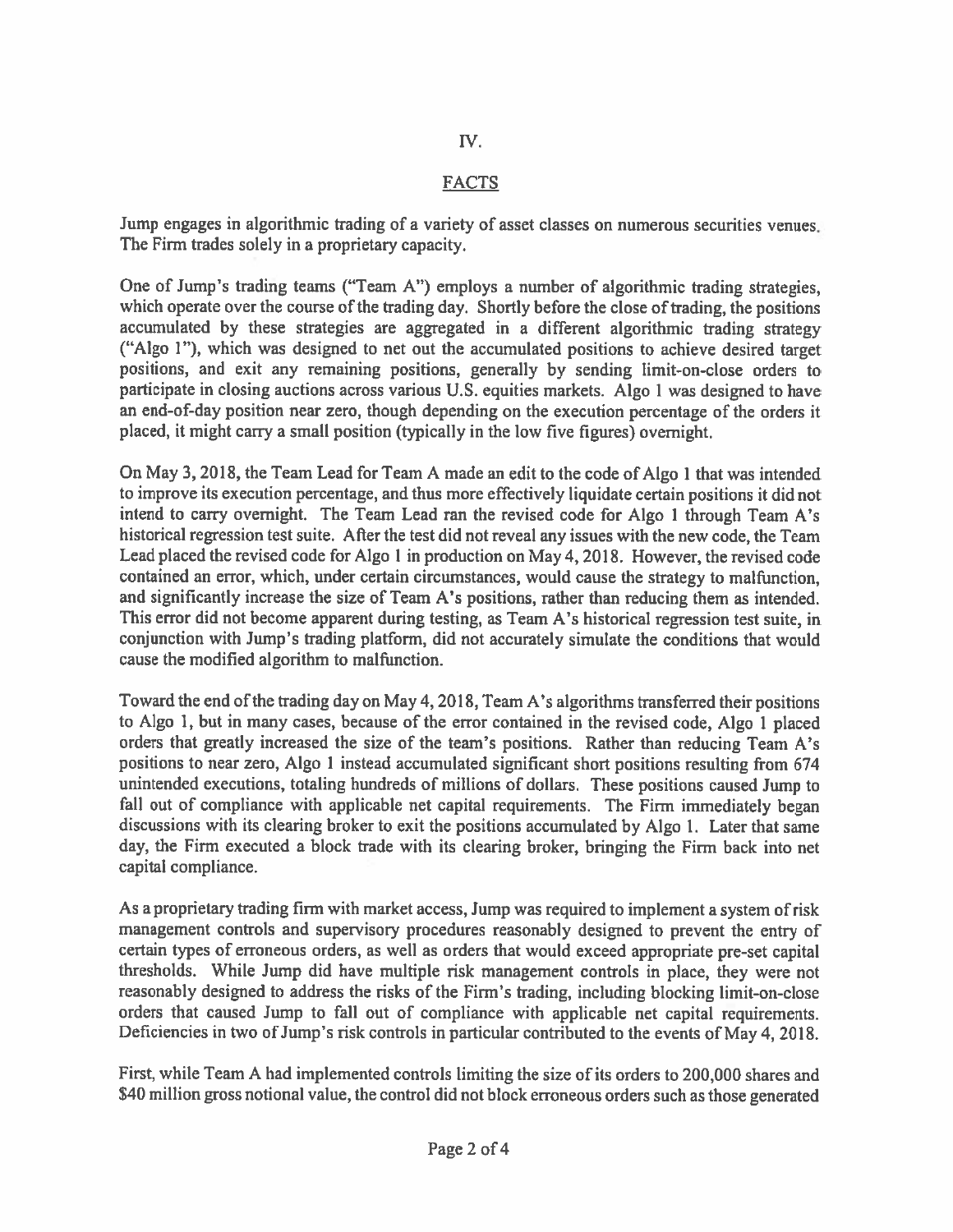**by Algo 1, and instead, only reduced the size of the orders so that they no longer exceeded the limit. The result of this deficiency was that, on May 4, 2018, Algo I was able to place orders in numerous securities that equaled the risk system's maximum allowable order size, instead of completely preventing those original, larger-sized orders from being transmitted to the market.** 

**Second, though the Firm implemented a control that limited the gross notional value of the positions that Team A could accumulate, that limit was based only on executed orders, and failed to take into account orders that had been placed, but had not yet executed. As Algo 1 was designed to liquidate Team A's positions largely through the use of limit-on-close orders, which do not execute until the close of trading when they can no longer be cancelled, by the time this capital limit was exceeded, it was too late to prevent the majority of the erroneous orders from executing. As designed, the Firm's capital limits were ineffective to prevent the entry of limit-on-close orders that could cause the Firm to fall out of compliance with applicable net capital requirements.** 

## **V.**

# **LEGAL ANALYSIS**

# **A. Applicable Rules**

**Rule 15c3-5 of the Securities Exchange Act of 1934 (the "Exchange Act") requires that a broker or dealer with market access "shall establish, document, and maintain a system of risk management controls and supervisory procedures reasonably designed to manage the financial, regulatory, and other risks of this business activity." Rule 15c3-5(b). "The risk management controls and supervisory procedures shall be reasonably designed to systematically limit the financial exposure of the broker or dealer that could arise as a result of market access, including being reasonably designed to: (i) Prevent the entry of orders that exceed appropriate pre-set credit or capital thresholds in the aggregate for . . . the broker or dealer and, where appropriate, more finely-tuned by sector, security, or otherwise by rejecting orders if such orders would exceed the applicable credit or capital thresholds; and (ii) Prevent the entry of erroneous orders, by rejecting orders that exceed appropriate price or size parameters, on an order-by-order basis or over a short period of time, or that indicate duplicative orders." Rule 15c3-5(c)(1).** 

**Exchange Act Rule 15c3-1 provides that "[e]very broker or dealer must at all times have and maintain net capital no less than" that required pursuant to that rule. NYSE Chicago Article 7, Rule 3(a)(I )(A) further requires that "a Participant shall at all times maintain net capital not less than that prescribed by SEC 15c3-1."** 

**Finally, NYSE Chicago Article 6, Rule 5 provides that "[e]ach Participant Firm shall establish, maintain and enforce written procedures to supervise the types of business in which it engages and to supervise the activities of registered and associated persons. Such written procedures must be reasonably designed to achieve compliance with applicable securities laws and regulations, and with the applicable rules of the Exchange."** 

# **B. Unreasonable Risk Management Controls: Rule 15c3-5 and NYSE Chicago Article 6, Rule 5**

**As discussed above, while the Firm implemented pre-set capital thresholds and risk management controls intended to reduce the risk of erroneous orders, those controls were not reasonably**